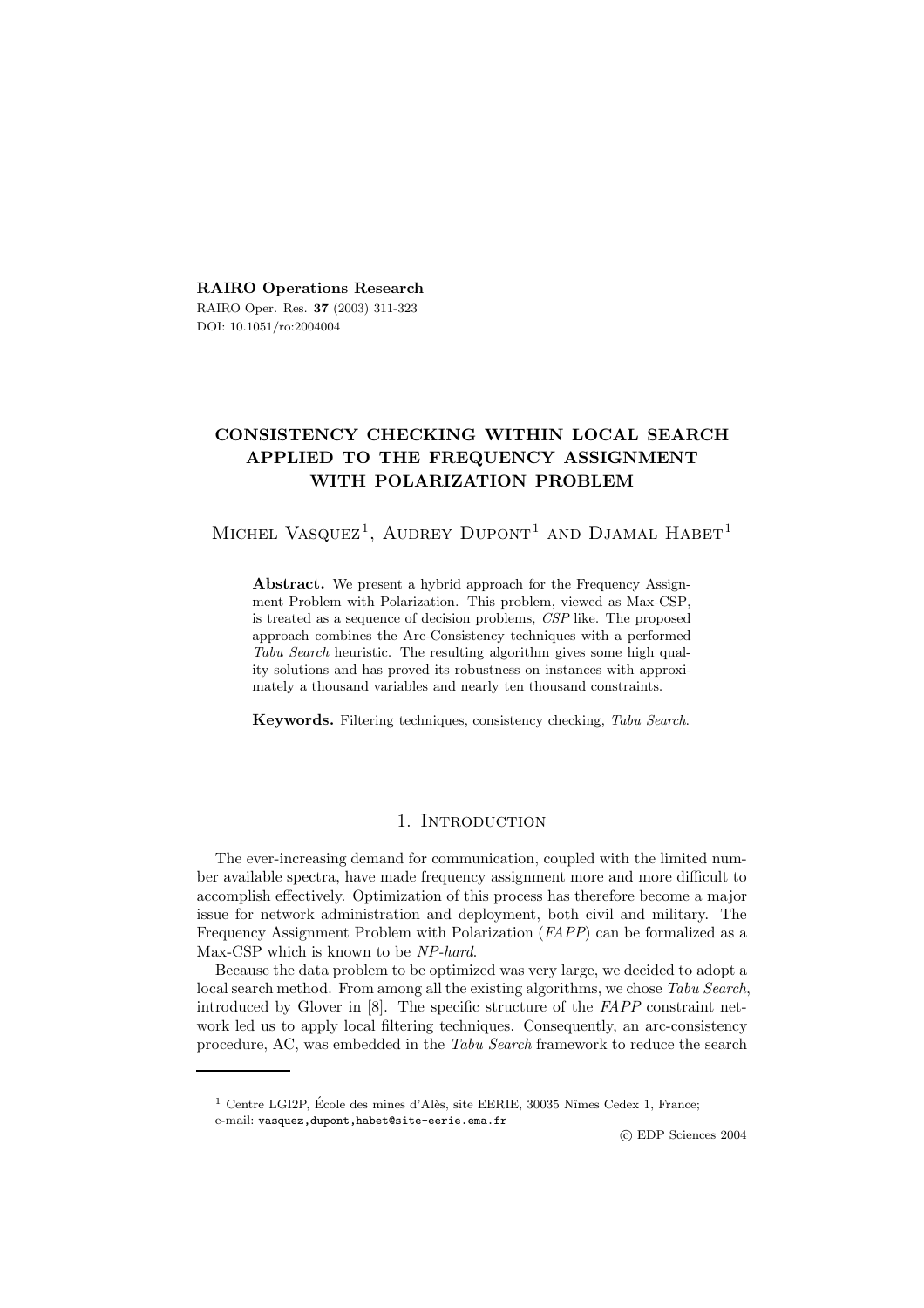space. Hence, the consistency checking concept occurred twice (during the resolution): firstly in the filtering pre-processing, and secondly in the kernel of the neighborhood design.

After presenting the physical and formal definitions of the *FAPP* problem in Section 2, we describe in Section 3 our general approach to solve it. Finally, a large number of experimental results are discussed and compared in Section 4, in order to highlight the advantages obtained by combining a constraint programming tool with the local search heuristic.

# 2. Problem definition

#### 2.1. Physical description

The *FAPP* consists in finding an optimal frequency allocation in hertzian telecommunication networks. The network is composed of a set of sites in which the transmission devices (antennae connected to emitters or receptors) are located. A hertzian connection joins two geographic sites by one or more paths. A path is a uni-directional radio-electric bond, established between antennae at distinct sites, which has a given frequency and polarization.

A frequency resource is therefore a (frequency, polarization) pair in which the components are respectively associated to the carrying frequency of the transmitted signal, and the wave polarization. The polarization is simply either positive or negative. Accordingly, we define the path domain as a set of available resources. This set contains the frequency domain  $F_i$ , and the polarization information  $P_i$ , which may include a required polarization.

A frequency allocation consists in assigning a  $(f_i, p_i)$  pair for each path i which satisfies certain radio-electric compatibility constraints (1, 2, and 3), and minimal distance constraints to avoid interference (4):

- 1. frequencies equality or not across paths i and j:  $f_i = f_j$  or  $f_i \neq f_j$ ;
- 2. distance between frequencies:  $|f_i f_j| = \varepsilon_{ij}$  or  $|f_i f_j| \neq \varepsilon_{ij}$ ;
- 3. polarization equality or not across paths:  $p_i = p_j$  or  $p_i \neq p_j$ ;
- 4. minimal distance between frequencies:  $|f_i f_j| \geq \begin{cases} \gamma_{ij} & \text{if } p_i = p_j \\ \delta_{ij} & \text{if } p_i \neq p_j. \end{cases}$

In the constraints (4), the required distance between frequencies depends on their polarizations: the distance is obviously smaller if the polarizations are different  $(\gamma_{ij} \geq \delta_{ij}).$ 

A feasible solution is an allocation for each path that satisfies the full set of constraints. Unfortunately, most problems do not have any such feasible solution, because the domains are too restrictive or the requirements are too numerous. The operator must therefore search for a "good quality" solution in terms of interference, rather than a feasible one. For this purpose, two constraint classes are introduced: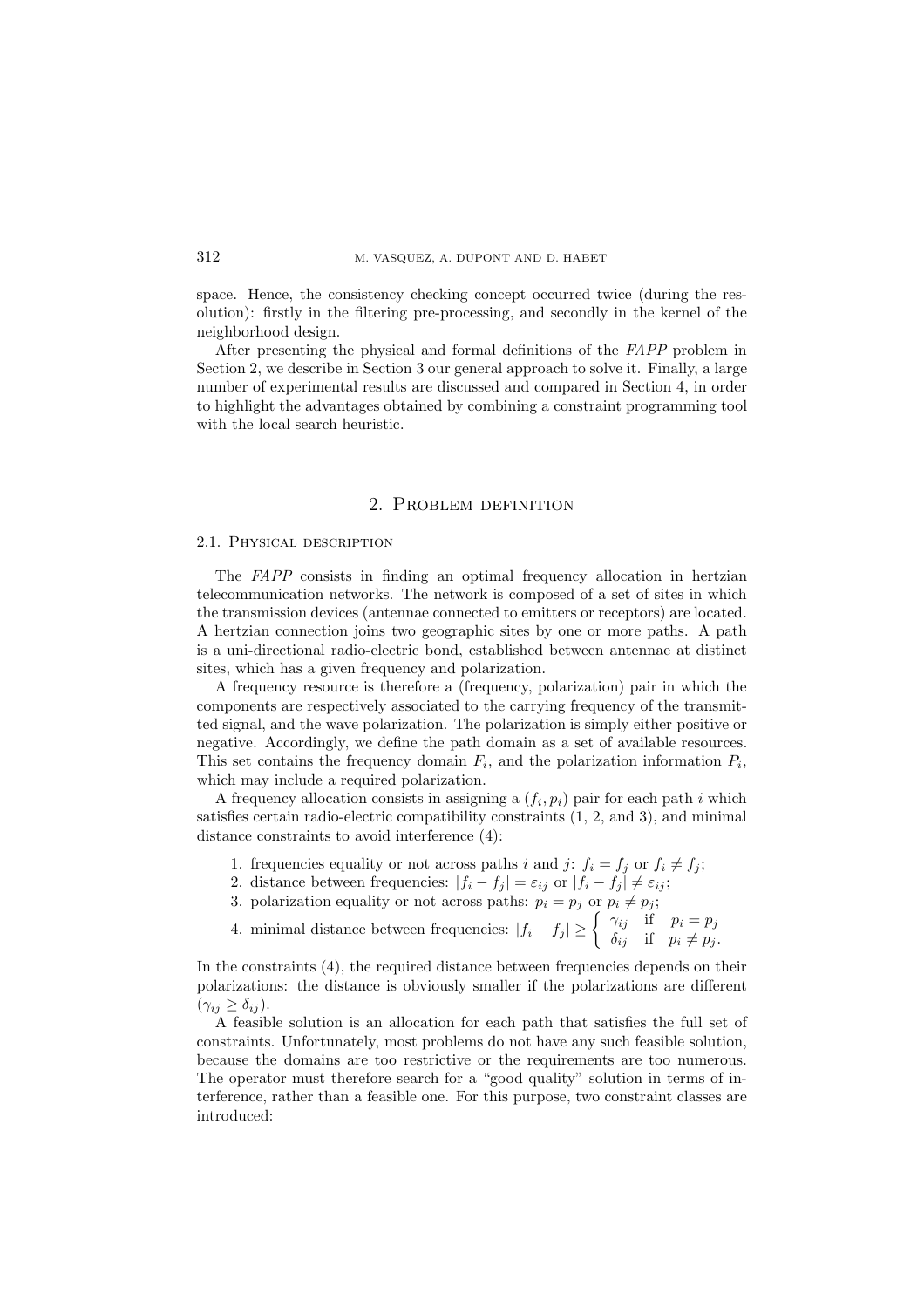- CI: strong or imperative constraints (1, 2, and 3 above);
- CEM: constraints of type 4 where progressive relaxation is authorized and controlled by 11 relaxation levels. Level 0 corresponds to no relaxation. Increasing from level k to  $k + 1$  involves relaxation of some or all the frequency distances defining each constraint, the maximum level being 10:

$$
|f_i - f_j| \ge \begin{cases} \gamma_{ij}^0 \ge \gamma_{ij}^1 \ge \dots \ge \gamma_{ij}^k \ge \dots \ge \gamma_{ij}^{10} & \text{if } p_i = p_j \\ \delta_{ij}^0 \ge \delta_{ij}^1 \ge \dots \ge \delta_{ij}^k & \text{if } p_i \ne p_j. \end{cases}
$$

In this context, a feasible solution at level  $k$  is an allocation of each path satisfying all the strong constraints CI and all the CEM constraints at level  $k$ , noted  $CEM_k$ . Such a problem is said to be k-feasible. Assuming that a good quality solution minimizes interference, and that the smaller  $k$  is the fewer CEM constraints are relaxed, the hierarchical objective function is dependent on k: first minimizing  $k$ , secondly minimizing the number of unsatisfied CEM*<sup>k</sup>*−<sup>1</sup> constraints, and finally minimizing the number of unsatisfied CEM constraints at the levels below  $k - 1$ .

#### 2.2. Formal definition

From this physical description, modelling the *FAPP* as a Maximal Constraint Satisfaction Problem (Max-CSP), consists in defining the constraint network  $\langle \mathcal{X}, \mathcal{D}, \mathcal{C} \rangle$ , and the formal criterion to minimize f:

- associating a *variable*  $x_i$  to each path:  $\mathcal{X} = \{p_i, i = 1, ..., n\};$
- associating to  $x_i$  a *domain*  $D_i = F_i \times P_i$ , where  $F_i$  is the set of the allowed frequencies for the path  $x_i$  and  $P_i$  is one of the following sets  $\{-1\}$ ,  $\{1\}$ , or  $\{-1, 1\}, \mathcal{D} = \bigcup_{i=1,\dots,n} D_i;$
- $-$  adding several imperative constraints CI between two paths  $x_i$  and  $x_j$ :  $f_i = f_j$  or  $f_i \neq f_j$ ,  $|f_i - f_j| = \varepsilon_{ij}$  or  $|f_i - f_j| \neq \varepsilon_{ij}$ ,  $p_i = p_j$  or  $p_i \neq p_j$ ;
- adding CEM constraints where progressive relaxation is authorized:

$$
|f_i - f_j| \ge \begin{cases} \gamma_{ij}^0 \ge \dots \ge \gamma_{ij}^k & \text{if } p_i = p_j \\ \delta_{ij}^0 \ge \dots \ge \delta_{ij}^k & \text{if } p_i \neq p_j \end{cases}
$$

where the index  $k$ , increasing from 0 to 10, indicates the relaxation level of the CEM constraints.

- $C = \text{CI} \cup \text{CEM}$
- let  $V_{(k)}$  be the set of unsatisfied CEM<sub>k</sub> constraints. The hierarchical objective function to be minimized is:

$$
f = \left(k, V_{(k-1)}, \sum_{i < k-1} V_{(i)}\right)
$$

where  $k$  is such that the problem is  $k$ -feasible. The formal criterion  $f$ is directly related to the hierarchical optimization problem. We must therefore successively minimize k,  $V_{(k-1)}$  then  $\Sigma_{i\leq k-1}V_{(i)}$ .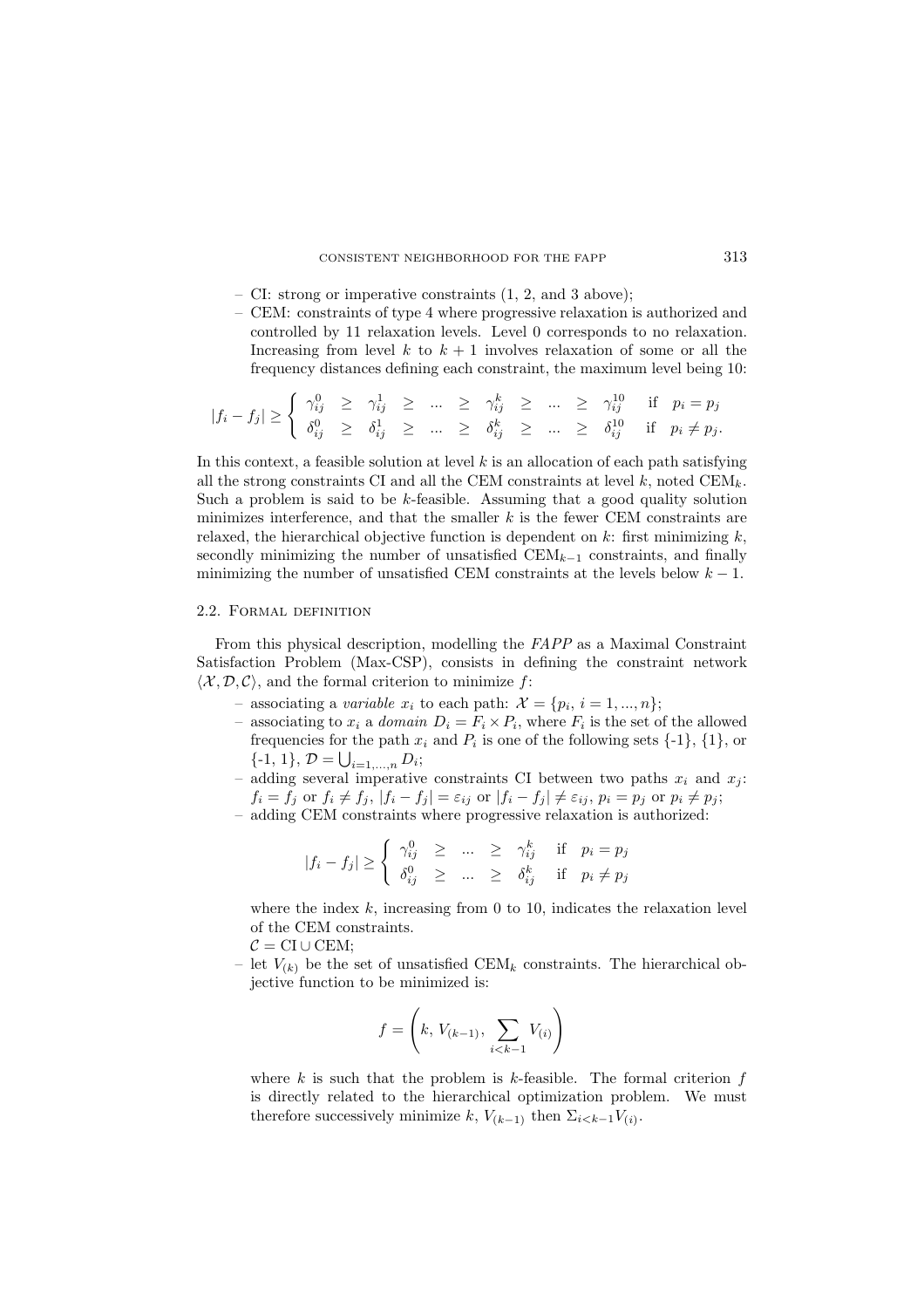Where necessary, for simplicity, we also define:

- $-C_k = \text{CI} ∪ \text{CEM}_k$  the whole constraint set at level k;
- CI $(i, j)$  ⊂ CI the imperative constraints involving the paths i and j;
- CEM<sub>k</sub> $(i, j)$  ⊂ CEM<sub>k</sub> the relaxed constraints involving the paths i and j.

# 3. General approach for solving the *FAPP*

Among all of the dedicated algorithms to solve frequency assignment problems [1, 4, 11], only heuristic based approaches can produce good quality solutions in reasonable computing time for realistically sized instances. The described algorithm here is also a meta-heuristic one. Although it may seem unworkable to attempt to use a pre-processing filtering operation on an optimisation problem, our *Tabu Search* procedure is reinforced by a consistency technique that reduces the search space and increases the overall efficiency of the neighborhood exploration. Indeed:

- let n be the path number of a *FAPP* instance;
- let S be the non constrained search space: S includes all the configuration vectors  $s = ((f_1, p_1), ..., (f_n, p_n))$  such as  $f_i \in F_i$  and  $p_i \in P_i$ .

The initial size of S, equal to  $\prod_{i=1}^{n} |F_i| \times |P_i|$ , is huge, even for the smallest *FAPP* instances  $(200 \le n \le 3000$  and  $19 \le |F_i| \le 500)$ . To cope with this difficulty, we restrict the  $F_i$  domains by a filtering process.

The two expected advantages of such a reduction in domain size are: firstly to decrease the time complexity of the neighborhood evaluation, and secondly to avoid exploring wrong areas in the search space. That is why we hybridize our *Tabu Search* algorithm with an Arc-Consistent (AC) filtering process.

Another important feature of this approach, with the aim of reducing computing complexity, is that only the first component  $k$  of the objective function  $f$  is considered within the move heuristic. Consequently, the optimization process is transformed into a sequence of decision problems verifying the existence of a kfeasible configuration, where k decreases from 11 to  $k^*$  (best k found). The search for a lower value of k is started only if a  $(k + 1)$ -feasible configuration has been found. Hence, we solve several CSPs rather than one Max-CSP.

To summarize, if AC is the filtering function of the frequency domains, and Tabu the exploring function of the search space using the meta-heuristic *Tabu Search*, we have the general pattern described in Algorithm 1.

# **Algorithm 1.** AC-Tabu

**begin**  $k \leftarrow 11$ <br>while **while**  $AC(k) = True$  **do**<br>**i if**  $T_{ABU}(k) = True$  **t if**  $\text{Tabu}(k) = True$  **then**<br> $\begin{bmatrix} k & k^* & 1 \end{bmatrix}$  $k \leftarrow k^* - 1$ **end**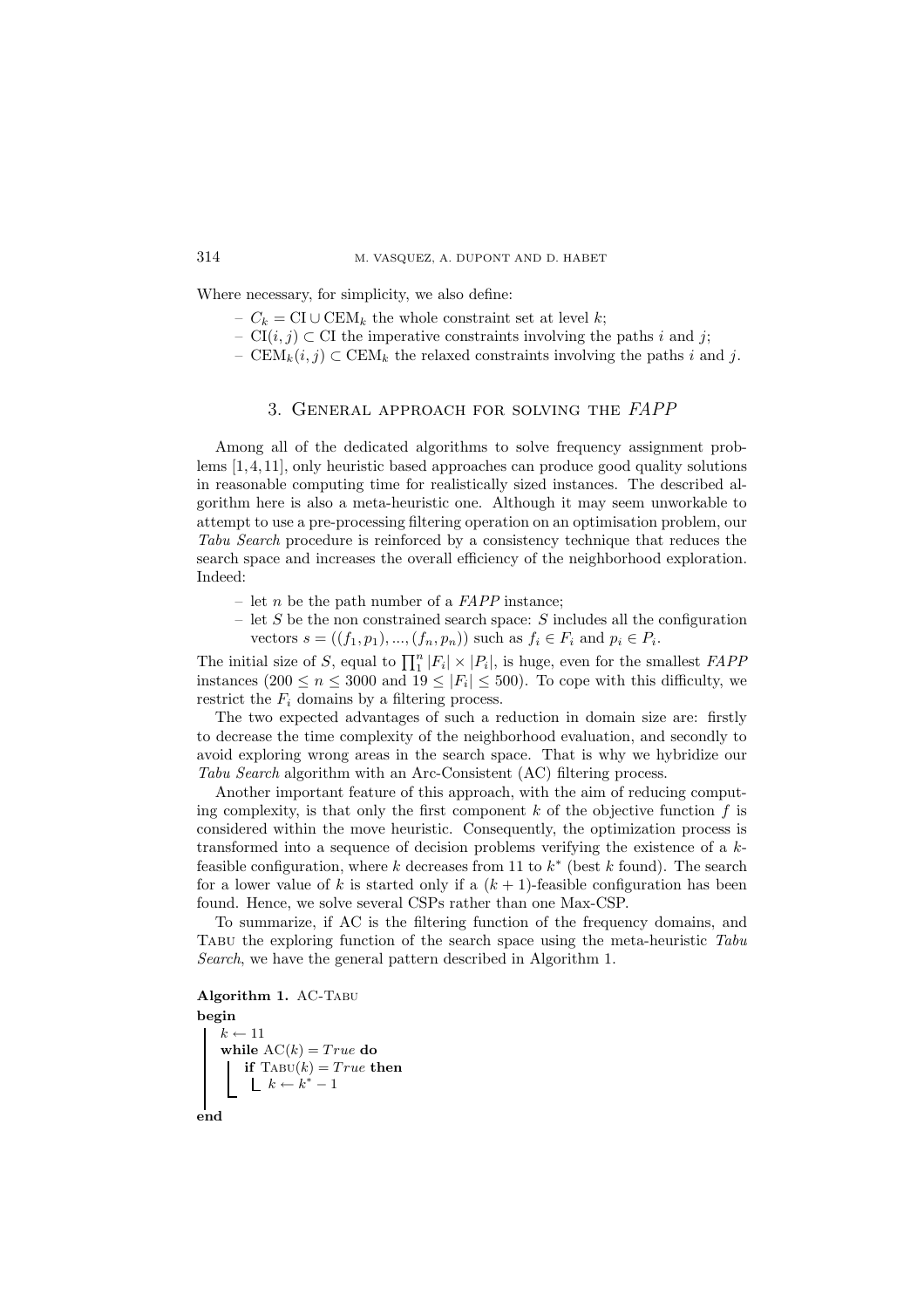This is a very straightforward iterative procedure. When either  $AC(k)$  or TABU(k) fails then *AC-Tabu* returns  $k^* = k + 1$  as the best  $k^*$ -feasible solution found. If  $AC(k-1)$  fails and TABU(k) finds a solution, then k is the *optimal* value. Indeed, AC provides the Lower Bound of  $k$ , and TABU the Upper one.

On the other hand, if TABU(k) finds a feasible solution, that solution may be  $k^*$ -feasible, with  $k^* < k$ . This means that TABU can jump more than one k-level.

#### 3.1. Filtering with AC

Arc-consistency is a widely studied topic in constraint programming [2,3,12,13]. AC eliminates variable values with no support, since such values cannot lead to a feasible solution.

As *FAPP* constraints are binary, it is easy to check for every path  $i$  ( $1 \leq i \leq n$ ) and for every value couple  $(f_i, p_i)$ , if for each neighbor j of i, there is a couple  $(f_j, p_j)$  such that  $CI(i, j)$  and  $CEM_k(i, j)$  are satisfied. This elimination process,  $eliminate(F_i, P_i, k)$ , is repeated until there is no change in the domain of any variable: in this case *eliminate* returns False, otherwise it returns True. For more details about such algorithms, please refer to  $[2, 3, 12]$ . The main features of the following  $AC(k)$  procedure are:

– managing a list of updated variable domains, in order to check, at the next iteration, only the variables for which their domains have changed;

– for each  $f_i$  and  $p_i$  values, and for each constraint  $C(i, j)$ , the *eliminate*  $(F_i, P_i, k)$  function checks another value in the domain  $D_i$  as soon as it has found a pair  $f_j \in D_j$  and  $p_j \in P_j$  satisfying  $C(i, j)$ .

#### **Algorithm 2.**  $AC(k)$

```
begin
        change ← T rue
while change do
                 \begin{array}{l} \textit{change} \leftarrow \textit{false} \ \textbf{for} \ i \in [1 \ n] \ \textbf{do} \end{array}\mathbf{for} \; i \in [1,n] \; \mathbf{do}<br>L if eliminate
                        if eliminate(F_i, P_i, k) then
                               if F_i = \emptyset or P_i = \emptyset then
                                   \blacksquarereturnFalsechange \leftarrow Trueend
```
#### 3.2. Exploring with Tabu

Contrary to the random local search, where randomness is extensively used, the meta-heuristic *Tabu Search* is based on the belief that an intelligent search should include more systematic forms of guidance based on adaptive memory and learning.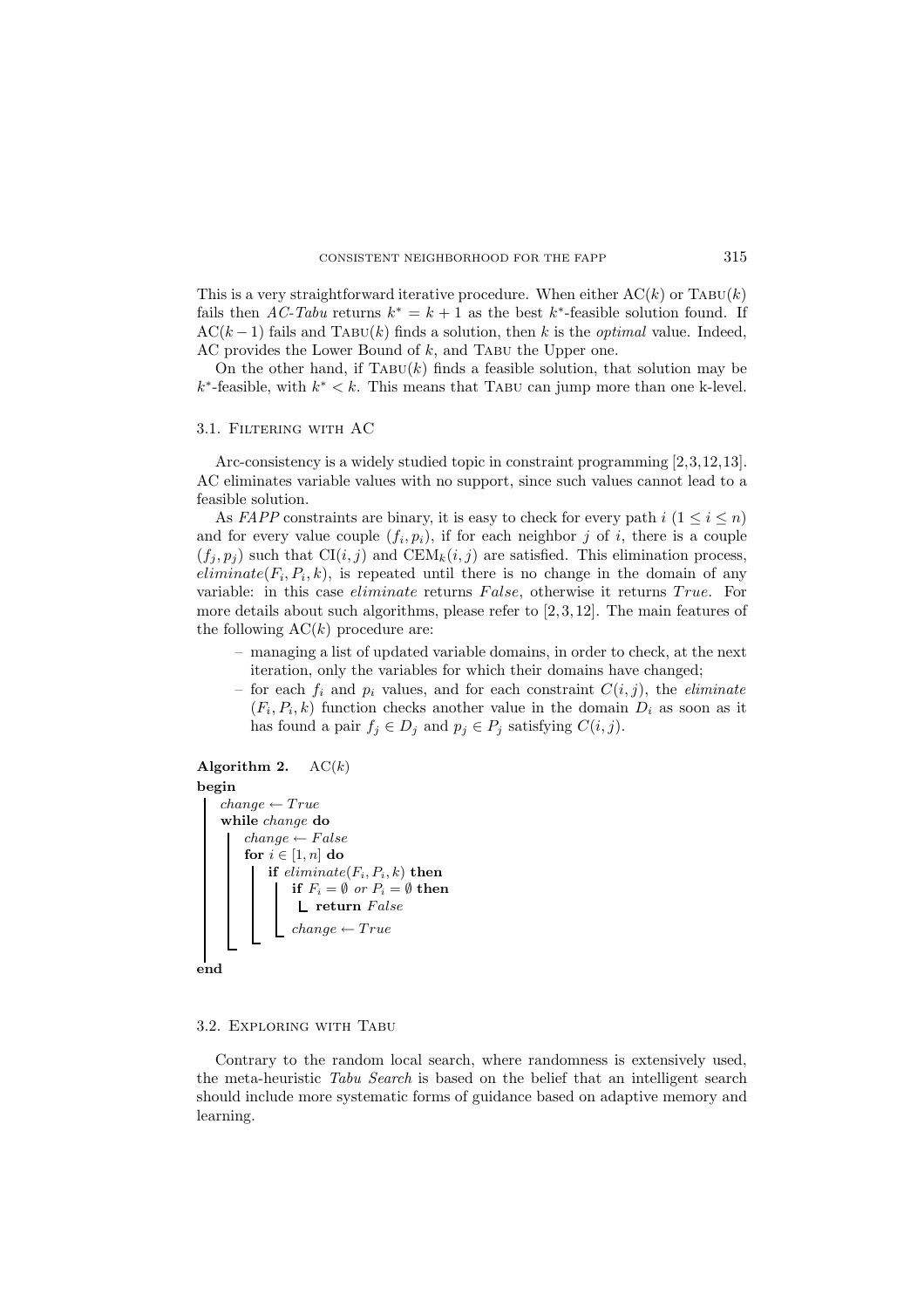Designing a *good Tabu Search* requires that its main characteristics should be well defined: the effective search space and therefore the definition of the visited configurations, the neighborhood structure, the move heuristic, and the tabu list management.

```
Algorithm 3. TABU(k)begin
           s \leftarrow \vec{0} % i.e. any path is allocated: |s| = 0<br>
s^* \leftarrow s % the best configuration found so fa
                                                                                     % the best configuration found so far
            while stop-criterion = False do<br>\begin{pmatrix} s_{\text{max}} \leftarrow \vec{0} \end{pmatrix}\% the best neighbor of s
                    {\bf for}\,\, s'\in {\cal N}(s)\, {\bf do} \ \vdash \, {\bf if}\,\, \Lambda(e,e') > 0if \Delta(s, s') > 0 ∨ move(s, s') is not tabu then<br>i if \Delta(s, s') > \Delta(s, s') then
\begin{array}{c|c|c|c} \textbf{1} & \textbf{if } \Delta(s, s') > \Delta(s, s_{\text{max}}) \textbf{ then} \end{array}s_{\text{max}} \leftarrow s'if s_{\text{max}} \neq \vec{0} then<br>\mid s \leftarrow s_{\text{max}}\% move(s, s<sub>max</sub>)
                           if |s| > |s^*| then<br>i s^* \leftarrow ss^* \leftarrow sif lel=\textbf{if} \ |s| = n \ \textbf{then}<br>L roturn T_{n}\mathbf{\mathsf{L}} return Trueupdate tabu list
                   else
                      \qquad \qquad \textit{stop-criterion} \leftarrow \textit{True}return False
    end
```
In our approach, the search space is defined over *partial configurations* expressed by  $s = (v_1, v_2, ..., v_{n_i})$ , where  $v_i = (f_i, p_i)$  and  $n_i$  variables are instantiated (with  $n_i = |s|$ ). To conform with the standard representation by *n-ary* vectors, we add a new value u (for *uninstantiated*) to each domain  $D_i$ , for indicating that  $x_i$ is free. Accordingly, the evaluation criterion of a configuration is the number of instantiated variables in s.

This improvement enabled us to work on a *consistent neighborhood*  $\mathcal{N}(s)$ . At each level k, the visited configurations in  $\mathcal{N}(s)$  respect the CI and the CEM<sub>k</sub> constraints. In order to build this original neighborhood, a  $move(s, s')$ , replacing the current configuration s by  $s' \in \mathcal{N}(s)$ , is achieved in two steps: an instantiation of a free variable *(i.e.* set to  $u$ ), followed by consistent reparations, which are simply deinstantiations of the conflicting variables with respect to the  $C_k$  constraints. Consequently, the selected move must improve the configuration (*i.e.* increase  $|s|$ . Hence, the evaluation *heuristic* of moves from s to  $s' \in \mathcal{N}(s)$ , is simply  $\Delta(s, s') = |s'| - |s|$ . Note that the  $\Delta$  evaluation is carried out very quickly using efficient incremental techniques, which are now well known [5, 6, 15, 16].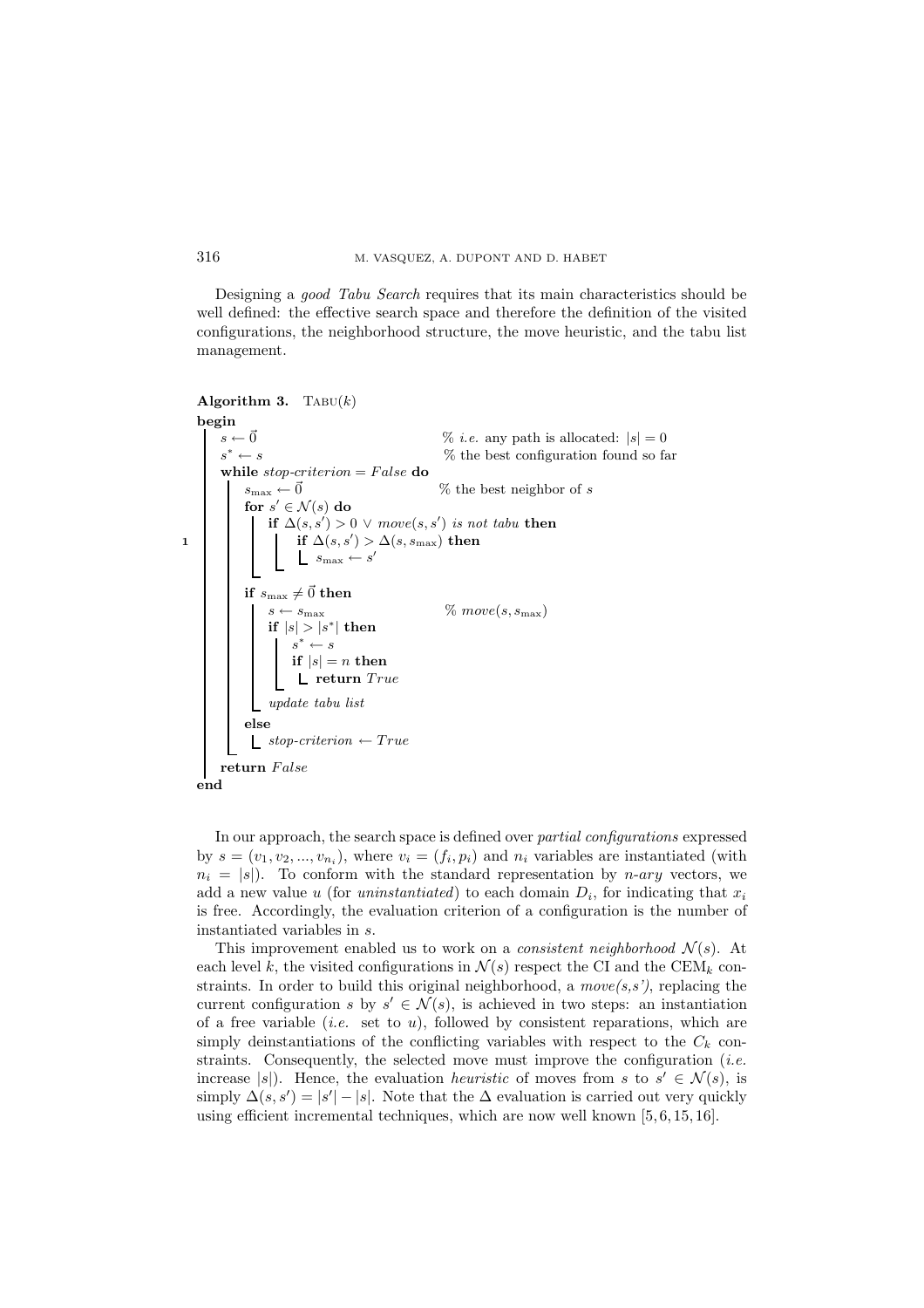The tabu list is needed to prevent cycling, which notably occurs when we attempt to instantiate the last free variables. To avoid undoing the recent instantiation  $(x_i, v_i)$ , we penalize all the conflicting pairs  $(x_i, v_i)$  where  $x_i$  are the neighbors of  $x_i$  in the constraint network, regarding the  $\text{CI}(i, j)$  and the  $\text{CEM}_k(i, j)$ . In this way, we maintain a table counting the number of times a resource  $v_l$  is assigned to a path  $x_i$  (freq[i][l]++). So, the *tabu tenure* is a dynamic function based on the flip frequencies:  $tabu[i][l] = freq[i][l] + iter$ , where *iter* is the current iteration number.

The *stop-criterion* is either if a solution is found, or if computing time has elapsed.

With the specifications, we thus present the general TABU algorithm in 3.

## 3.3. Diversification

The aim of the diversification phase is to enable Tabu to escape from attractive zones of the search space. For this purpose, we introduce penalties in the move heuristic. More precisely, each time a configuration s such as  $\forall s' \in N(s), |s'| \leq |s|$ is reached, we add a penalty to all the allocated paths having an unallocated neighbor in the constraint graph. This penalty value is then included in the move heuristic during the diversification phase. Hence, the line [1] in Algorithm 3 is replaced by the following code, where  $nogood<sub>min</sub>$  is the threshold value, and  $penalty$ is the effective penalty value of the move.

**if**  $(\Delta(s, s') > \Delta(s, s_{\max})) \vee (\Delta(s, s') = \Delta(s, s_{\max}) \wedge penalty < nogood_{\min})$  **then**  $s_{\text{max}} \leftarrow s' \ no good_{\text{min}} \leftarrow penalty$ 

#### 4. Numerical experimentation

The algorithms were coded in C programming language. The running tests were carried out on an NT PC station with a Pentium III 600 MHz cpu. The results are presented in four parts. The first describes the reduction of the search space by the filtering step. The second describes the best qualitative results obtained by the hybrid approach *AC-Tabu*. The next section then compares the results produced by our Tabu and the hybrid *AC-Tabu* algorithm. This section ends with a comparison between several methods proposed for the ROADEF-2001 challenge. More information about this competition is available on the web site http://www.prism.uvsq.fr/∼vdc/ROADEF/CHALLENGES/2001/

#### 4.1. CUTTING FREQUENCY DOMAINS

This first table shows some characteristics of the fapp instances, their size is given in the second part of their name: up to **3000** variables (paths). These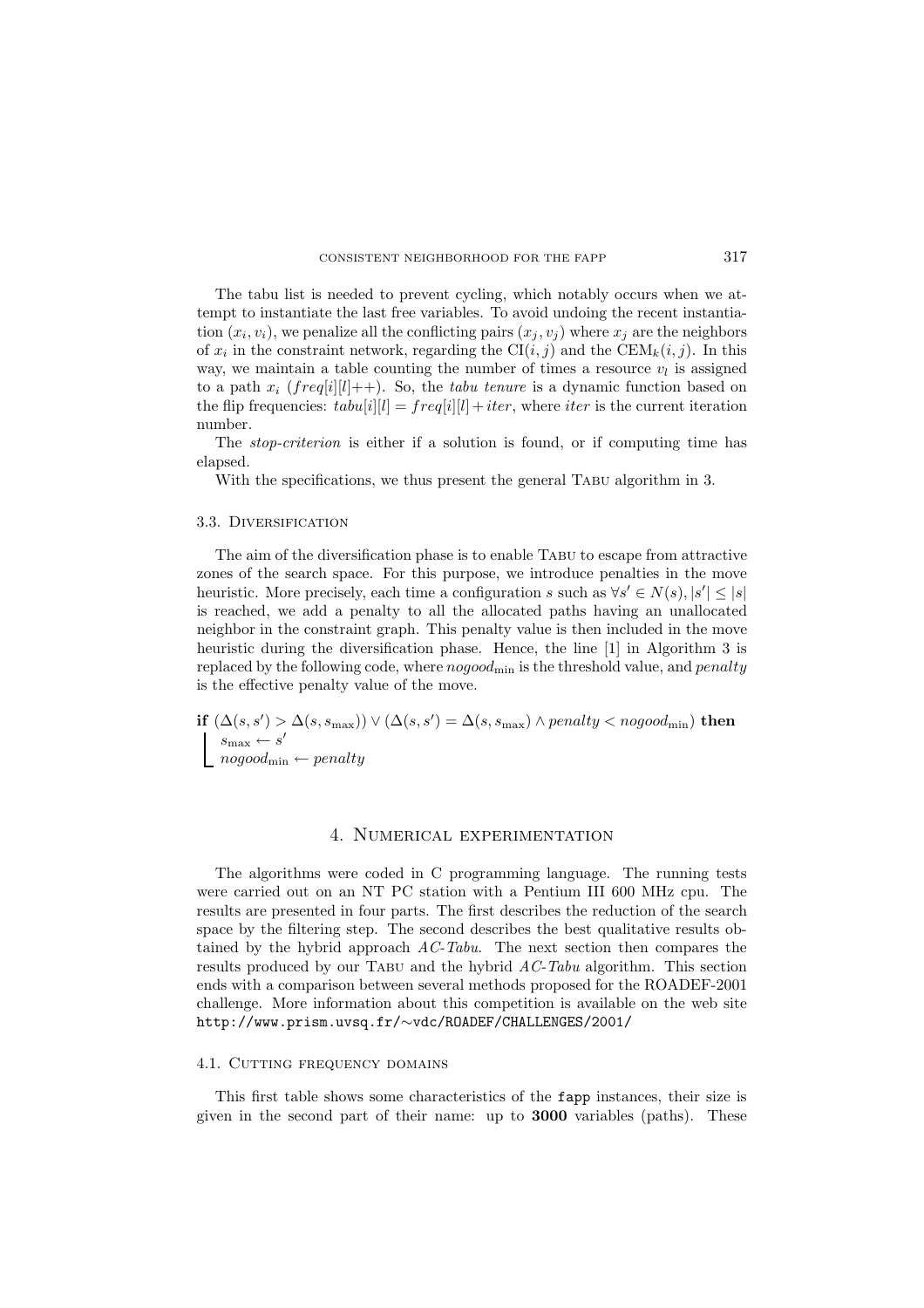| fapp    | IDS    | <i>FDS</i> | Δ%    | $k_0$          | sec.           | fapp     | IDS     | FDS   | Δ%    | $k_0$          | sec.     |
|---------|--------|------------|-------|----------------|----------------|----------|---------|-------|-------|----------------|----------|
| 01,0200 | 26963  | 12712      | 52.85 | $\overline{2}$ | $\Omega$       | 16,0260  | 47293   | 46622 | 1.42  | 10             | $\Omega$ |
| 02.0250 | 36618  | 14759      | 59.69 | 1              | $\overline{2}$ | 17.0300  | 64034   | 918   | 98.57 | 3              | 0        |
| 03_0300 | 53536  | 28 21 2    | 47.30 | 6              | 1              | 18_0350  | 73 016  | 1089  | 98.51 | $\overline{7}$ | $\Omega$ |
| 04.0300 | 61762  | 21962      | 64.44 | $\Omega$       | $\overline{4}$ | 19.0350  | 201074  | 3414  | 98.30 | 5              | 6        |
| 05.0350 | 79311  | 54 177     | 31.69 | 7              | $\overline{2}$ | 20_0420  | 87077   | 1886  | 97.83 | 9              | 0        |
| 06_0500 | 108024 | 53 0 34    | 50.91 | $\overline{4}$ | 6              | 21_0500  | 113594  | 7745  | 93.18 | 3              | 1        |
| 07.0600 | 109658 | 69952      | 36.21 | 8              | $\overline{2}$ | 22.1750  | 813037  | 10656 | 98.69 | 6              | 25       |
| 08.0700 | 134020 | 81933      | 38.87 | 4              | 5              | 23_1800  | 455735  | 3265  | 99.28 | 8              | 9        |
| 09,0800 | 121824 | 52948      | 56.54 | $\overline{2}$ | 6              | 24, 2000 | 567396  | 8328  | 98.53 | 6              | 4        |
| 10.0900 | 197665 | 122050     | 38.25 | 5              | 8              | 25, 2230 | 610084  | 18867 | 96.91 | $\mathbf{2}$   | 6        |
| 11_1000 | 294634 | 152727     | 48.16 | 7              | 15             | 26 2300  | 635 123 | 14217 | 97.76 | 6              | 4        |
| 12 1500 | 436967 | 164613     | 62.33 | 1              | 70             | 27, 2550 | 588188  | 93768 | 84.06 | 4              | 8        |
| 13,2000 | 320494 | 144873     | 54.80 | $\overline{2}$ | 21             | 28, 2800 | 2087947 | 63597 | 96.95 | $\mathbf{2}$   | 66       |
| 14.2500 | 774322 | 320458     | 58.61 | 3              | 92             | 29 2900  | 1477634 | 6435  | 99.56 | 5              | 23       |
| 15 3000 | 515606 | 306 127    | 40.63 | 4              | 24             | 30_3000  | 1942250 | 80703 | 95.84 | 6              | 103      |

TABLE 1. Search Space reduction.

problems contain up to **2 087 947** total domain values, and up to **67 898** binary constraints.

Table 1 gives the *Initial* Domain Size  $(IDS = \sum_{1}^{n} |D_i^0|)$  and the *Filtered* one  $(FDS = \sum_{i=1}^{n} |D_i^f|)$ . Columns  $k_0$  indicate the highest unfeasible level encountered by the *AC-Tabu* procedure, and columns sec. give the computing time in seconds for the whole iterative filtering process. This table shows that no more than two minutes are required by *AC-Tabu* to reduce the domains of the largest instances of this benchmark.

Apart from the fapp16 0260 problem, these benchmarks can be divided into two subsets. The first one (*from 01 to 15*) contains the instances where the domain size is reduced by nearly half. In the second one (*from 17 to 30*), domains are reduced more than 90%.

# 4.2. Hybrid approach results

This part begins with the results obtained by the hybrid approach after 1 computing hour. Only one run (with the 0 random seed) was carried out in this experiment.

For each instance, the Table 2 specifies:

- $-k$ , the lowest level where a solution is found. This value is underlined when *AC-Tabu* proves its optimality;
- $-V_{k-1}$ , the number of unsatisfied CEM constraints at level  $k-1$ ;
- $\sum V_{k-2}$ , the sum of the unsatisfied CEM constraints under the  $k-1$  level;
- $-\overline{t_1}$ , the elapsed time in seconds required to reach the best value of k;
- and  $t_2$ , the elapsed time required to obtain the best configuration (considering the three components of the objective function).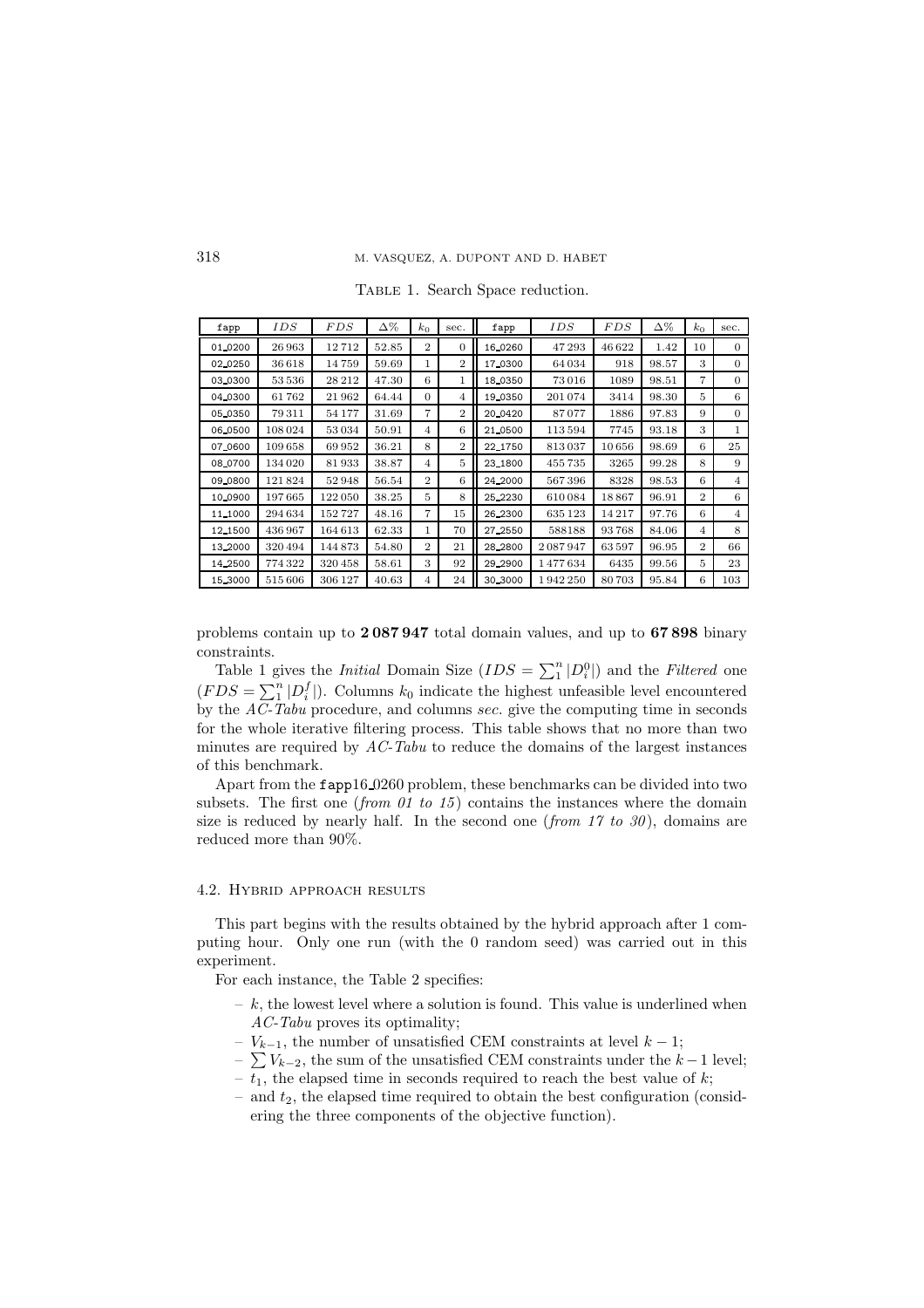| fapp    | $\boldsymbol{k}$          | $V_{k-1}$      | $V_{k-2}$ | $t_1$          | $t_2$ | fapp     | $\boldsymbol{k}$        | $V_{k-1}$      | $V_{k-2}$<br>ᡪ | $t_{1}$        | $t_2$          |
|---------|---------------------------|----------------|-----------|----------------|-------|----------|-------------------------|----------------|----------------|----------------|----------------|
| 01.0200 | 4                         | $\overline{4}$ | 203       | $\overline{2}$ | 1839  | 16.0260  | $\overline{11}$         | 382            | 3864           | $\Omega$       | 2976           |
| 02.0250 | $\overline{2}$            | 16             | 173       | 19             | 19    | 17.0300  | $\overline{4}$          | $\overline{4}$ | 36             | 1              | 1              |
| 03_0300 | $\mathbf{Z}$              | 28             | 835       | 30             | 34    | 18_0350  | $8\overline{8}$         | $\overline{4}$ | 55             | 1              | 1              |
| 04.0300 | 1                         | 97             | $\Omega$  | 26             | 2595  | 19.0350  | $\mathbf 6$             | 3              | 66             | 16             | 16             |
| 05.0350 | 11                        | 1              | 1836      | $\mathbf{1}$   | 3571  | 20.0420  | <u>10</u>               | 6              | 133            | $\overline{2}$ | $\overline{2}$ |
| 06_0500 | $\overline{5}$            | 30             | 764       | 232            | 233   | 21_0500  | $\overline{4}$          | $\overline{2}$ | 12             | $\overline{2}$ | $\overline{2}$ |
| 07.0600 | $\overline{9}$            | 85             | 3039      | 107            | 433   | 22.1750  | $\overline{7}$          | 22             | 383            | 76             | 76             |
| 08.0700 | $\overline{5}$            | 67             | 1131      | 21             | 35    | 23_1800  | $\overline{9}$          | 16             | 189            | 31             | 31             |
| 09.0800 | $\ensuremath{\mathbf{3}}$ | 71             | 707       | 1789           | 1796  | 24, 2000 | 7                       | 9              | 91             | 17             | 17             |
| 10.0900 | $6\phantom{.}6$           | 74             | 1877      | 174            | 372   | 25, 2230 | $\overline{3}$          | 7              | 33             | 19             | 19             |
| 11_1000 | $\overline{\mathbf{8}}$   | 105            | 4278      | 63             | 139   | 26_2300  | $\scriptstyle{7}$       | 8              | 75             | 18             | 18             |
| 12.1500 | $\overline{4}$            | 87             | 2138      | 2873           | 2873  | 27, 2550 | $\overline{5}$          | 9              | 46             | 21             | 21             |
| 13,2000 | 5                         | 126            | 3469      | 1020           | 1020  | 28_2800  | $\overline{\mathbf{3}}$ | 38             | 125            | 165            | 203            |
| 14_2500 | 6                         | 211            | 6302      | 1875           | 2950  | 29_2900  | $\mathbf 6$             | 25             | 280            | 86             | 86             |
| 15.3000 | $\overline{5}$            | 198            | 4770      | 2534           | 2807  | 30_3000  | $\overline{7}$          | 36             | 798            | 268            | 275            |

Table 2. *AC-Tabu* results after 1 computing hour.

Table 3. Improved results after 3 hours of computing.

| fapp    | $\boldsymbol{k}$ | $V_{k-1}$ | $V_{k-2}$ | $t_{1}$        | $t_2$  |
|---------|------------------|-----------|-----------|----------------|--------|
| 01.0200 | 4                | 4         | 139       | $\overline{2}$ | 10 194 |
| 05.0350 | 11               |           | 1683      |                | 5446   |
| 12.1500 | $\overline{2}$   | 57        | 1263      | 5384           | 5388   |
| 13,2000 | $\overline{3}$   | 165       | 2253      | 7345           | 7686   |
| 14.2500 | 5                | 168       | 4700      | 10450          | 10450  |
| 16.0260 | 11               | 358       | 3656      | O              | 8543   |

Regarding the feasibility level, most of the  $k$  are proved optimal (25 of the 30 instances). Obviously, the instances for which no  $k^*$  is found are those belonging to the first subset described above. Now, we shall see what happens if we give more cpu time to the hybrid algorithm process.

Table 3 shows only the improved solutions reached after 3 computing hours. Unfortunately, no improvement has been obtained for the majority of the instances. Nevertheless, we can see again that it only concerns problems belonging to the first subset of  $f$ app instances. Elsewhere, two new optimal values of  $k$  are proved (for the 12 1500 and the 13 2000 problems).

#### 4.3. Tabu *versus* AC-Tabu

This section compares the behaviors of Tabu alone and the hybrid *AC-Tabu* algorithm. These algorithms were executed 8 times with seed values varying from 0 to 7, and one hour of computing time.

Table 4 focuses on the k-feasibility level and gives the best  $(k_{\min})$  and the worst  $(k_{\text{max}})$  solutions found by the TABU and hybrid *AC-Tabu* processes.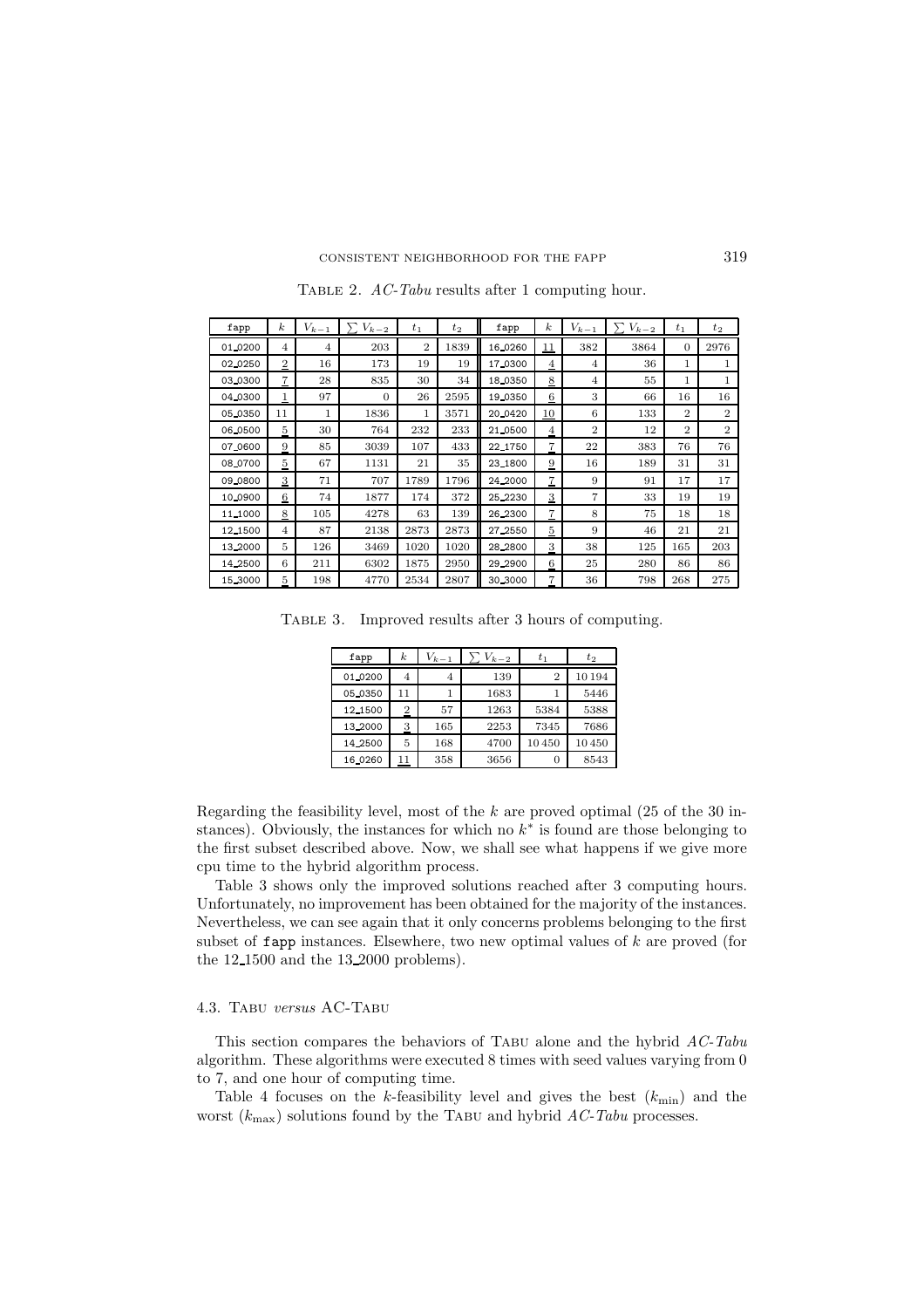|         |                | $AC$ -Tabu     |                | TABU           |          |                | $AC$ -Tabu     |                | TABU           |
|---------|----------------|----------------|----------------|----------------|----------|----------------|----------------|----------------|----------------|
| fapp    | $k_{\rm min}$  | $k_{\rm max}$  | $k_{\rm min}$  | $k_{\rm max}$  | fapp     | $k_{\rm min}$  | $k_{\rm max}$  | $k_{\rm min}$  | $k_{\rm max}$  |
| 01.0200 | 4              | $\overline{4}$ | $\overline{4}$ | 4              | 16.0260  | 11             | 11             | 11             | 11             |
| 02_0250 | $\overline{2}$ | $\overline{2}$ | $\overline{2}$ | 3              | 17.0300  | $\overline{4}$ | 4              | $\overline{4}$ | $\overline{4}$ |
| 03.0300 | $\overline{7}$ | 7              | 7              | $\overline{7}$ | 18 0350  | 8              | 8              | 8              | 8              |
| 04.0300 | 1              | 1              | 1              | 11             | 19 0350  | 6              | 6              | 6              | 9              |
| 05.0350 | 11             | 11             | 11             | 11             | 20 04 20 | 10             | 10             | 10             | 10             |
| 06.0500 | 5              | 5              | 5              | 6              | 21 0500  | $\overline{4}$ | $\overline{4}$ | $\overline{4}$ | 5              |
| 07.0600 | 9              | 10             | 9              | 10             | 22_1750  | $\overline{7}$ | 7              | $\overline{7}$ | 11             |
| 08.0700 | 5              | 6              | 5              | 6              | 23.1800  | 9              | 9              | 9              | 11             |
| 09.0800 | 3              | $\overline{4}$ | 3              | 8              | 24, 2000 | 7              | 7              | 7              | 11             |
| 10.0900 | 6              | 7              | 6              | 11             | 25, 2230 | 3              | 3              | 10             | 11             |
| 11,1000 | 8              | 9              | 8              | 11             | 26 2300  | 7              | 7              | 7              | 10             |
| 12_1500 | $\overline{4}$ | 7              | 6              | 8              | 27, 2550 | 5              | 5              | 11             | 11             |
| 13_2000 | 5              | 6              | 6              | 6              | 28_2800  | 3              | 3              | 9              | 11             |
| 14.2500 | 6              | 6              | 7              | 11             | 29, 2900 | 6              | 6              | 8              | 12             |
| 15.3000 | 5              | 6              | 7              | 11             | 30 3000  | 7              | 7              | 11             | 11             |

Table 4. Best and worst results for the level of feasibility.

The gap between  $k_{\text{min}}$  and  $k_{\text{max}}$  is higher for TABU, than for *AC-Tabu*, notably on the second subset of the benchmark. In conclusion, the behavior of *AC-Tabu* is more stable than that of Tabu alone.

Note that the results of fapp12 1500, fapp13 2000 and fapp14 2500 do not contradict those from Table 3: it simply means that *AC-Tabu* finds a better solution in 3 hours with 0 random seed than in  $8 \times 1$  hour with different random seeds.

# 4.4. Comparison with others methods

We will now present the results obtained during the ROADEF-2001 challenge, which took place in FRANCORO III, in the city of Québec (Canada).

The three compared algorithms (apart from ours) were developed by Caseau (MH+PPC), the Bisaillon team (Tabu), and the Michelon junior team (LNS+PPC).

The (MH+PPC) algorithm combines some constraint propagation with metaheuristics. More precisely, the algorithm increases the level, and at each one it shaves by strong consistency, shuffles by a Large Neighborhood Search (LNS) [14], which gives a non-feasible solution, and finally tries to obtain a feasible solution by a Limited Discrepancy Search (LDS) [10], such as a Variable Neighborhood local search (VNS) [9].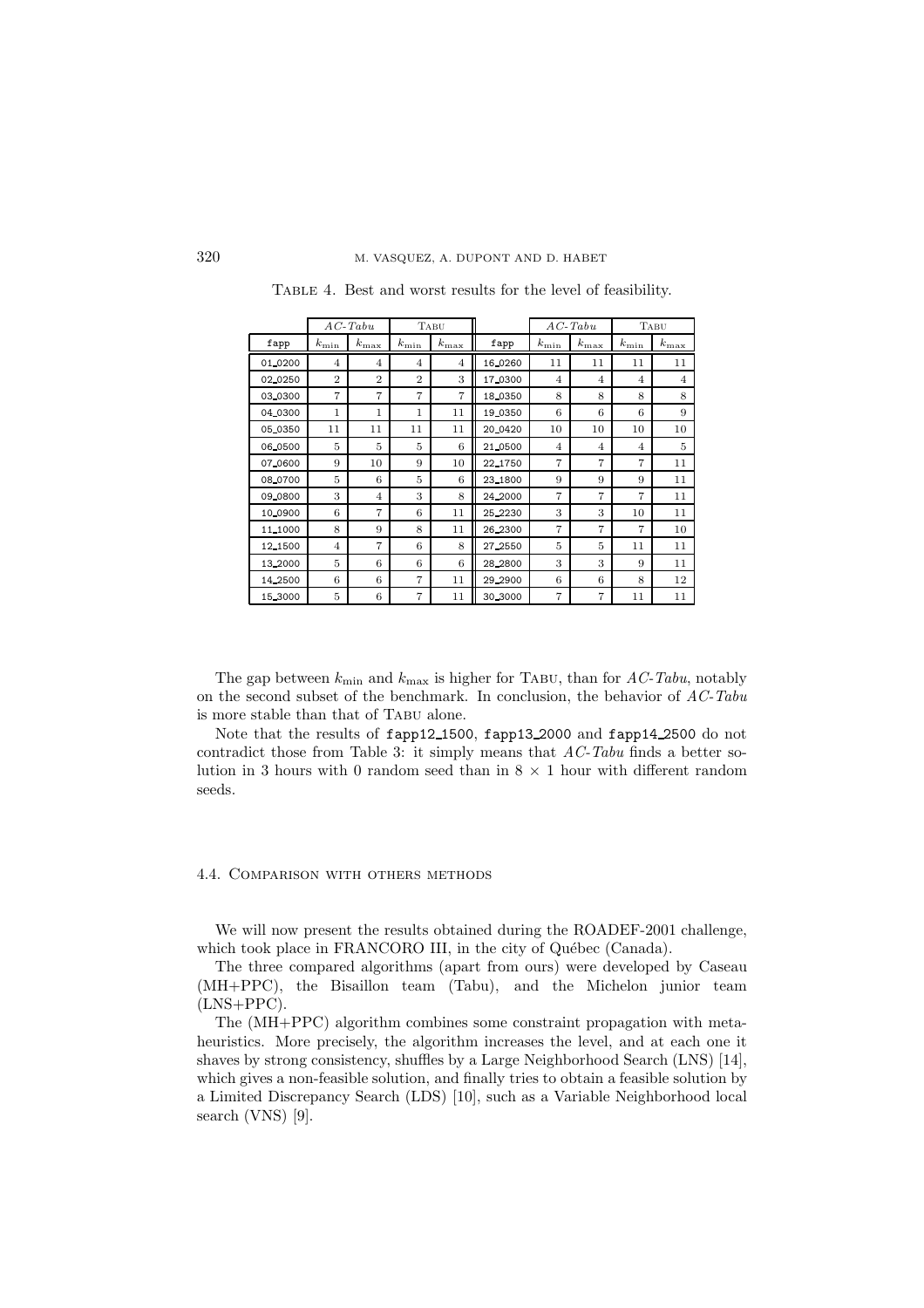The second approach (Tabu) [7] is a local search approach based on *Tabu Search* that includes some original features, including a specialized neighborhood, heuristics to determine critical variables and values, different diversification techniques, an auto-adaptative mechanism to set the tabu list and finally, a pre-processing operation based on consistency techniques inherited from constraint programming. It is used to treat three different problems:

- $-$  Constraint Satisfaction Problem to find a solution at level  $k$ ;
- the problem which satisfies all the constraints at level  $k + 1$ , and as much as possible at level  $k$ ;
- the problem which satisfies all the constraints at level  $k+1$ , and minimizes the objective function.

The Michelon junior team solves the *FAPP* by using a meta-heuristic based on a Large Neighborhood Search [14] and Constraint Propagation. Also, they relax certain constraints to obtain a Maximal Cover Tree. Indeed, their algorithm works in three phases: first it computes a lower bound of  $k$ , then it searches for a solution at this level  $k$ , and finally it improves this solution with respect to the two last points of the objective function. So as to compare several methods, in terms of quality, we have just given the three values of the objective function:  $k$  (underlined when the method proves optimality), the unsatisfied constraint number at level  $k-1$ , and the sum of the unsatisfied constraints at the levels below  $k-1$ .

The *AC-Tabu* column gives the results obtained by our method during the challenge. Note that they have been improved since the competition. Indeed, we have polished the code, and experiments are made on different computers. More details about the challenge, benchmarks and all the results can be found on the web site http://www.prism.uvsq.fr/∼vdc/ROADEF/CHALLENGES/2001/

The main test condition is a computing time limited to one hour on a Pentium III, 500 Mhz, 128 Mo.

Regarding only the level k, MH+PPC found the optimal k 26 times, Tabu 27 times, LNS+PPC 27 times, and *AC-Tabu* 28 times. It seems that there is a problem with the LNS+PPC method, because in 4 instances, it could not find a solution  $(k = 12)$  and in several others it found no solution better than 11.

Regarding the two other components of the objective function, Tabu without AC gave the best results 27 times, although it could not prove optimality. In fact, the time spent on the PPC techniques in the other methods, was spent to improve the full objective function.

This method comparison reveals that the most difficult instances of the benchmark were 12 1500, 13 2000 and 14 2500.

To conclude, Table 5 highlights the effectiveness of approximate methods combined with some arc-consistent processes on very large instances.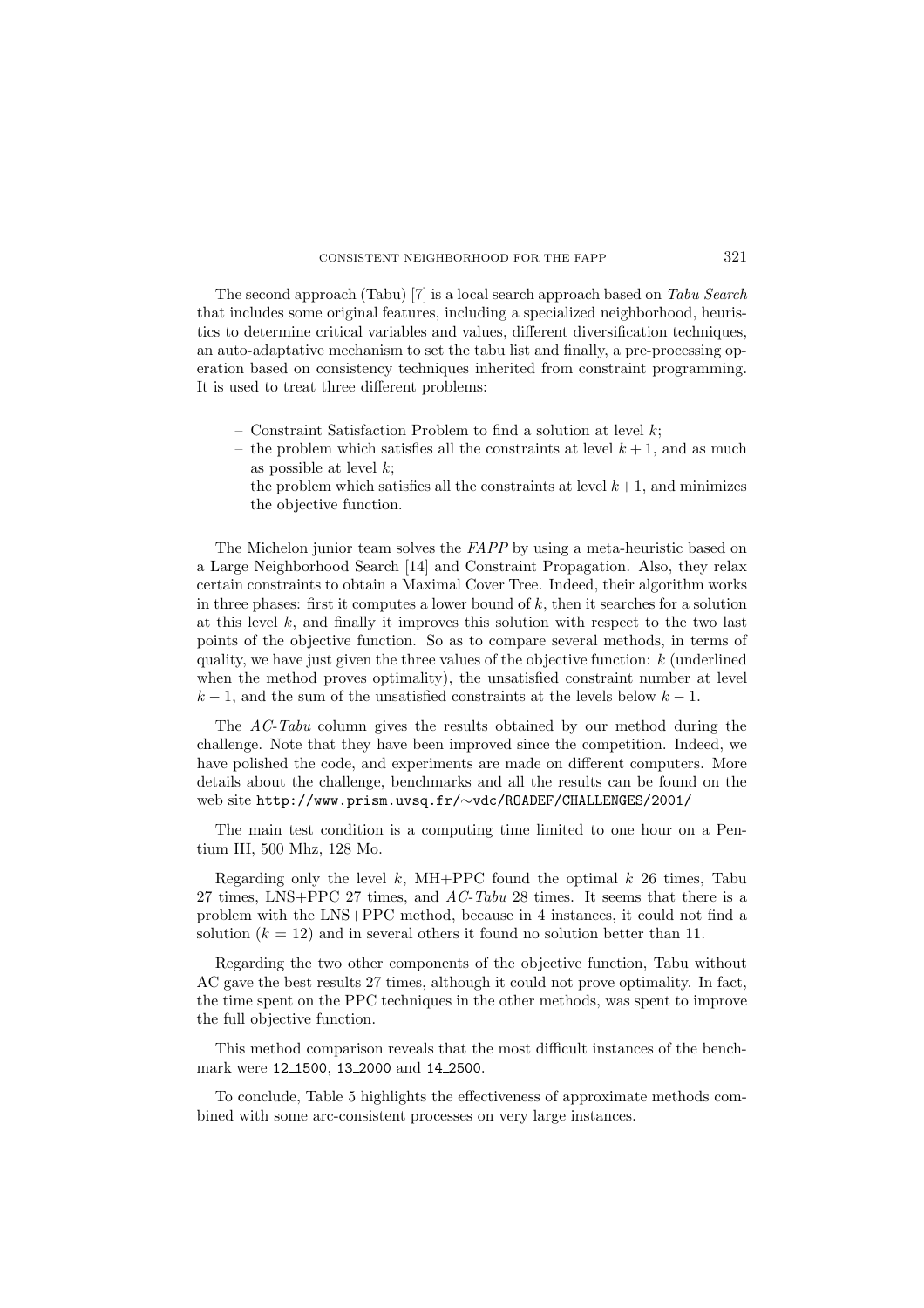|         |                                                                                                   | $MH+PPC$       |                                       | Tabu             |                |                |                                           | $LNS+PPC$      |                |                                                                                                                               | $AC$ -Tabu     |                |  |
|---------|---------------------------------------------------------------------------------------------------|----------------|---------------------------------------|------------------|----------------|----------------|-------------------------------------------|----------------|----------------|-------------------------------------------------------------------------------------------------------------------------------|----------------|----------------|--|
| fapp    | $\boldsymbol{k}$                                                                                  | $V_{k-1}$      | $\overline{\phantom{0}}$<br>$V_{k-2}$ | $\boldsymbol{k}$ | $V_{k-1}$      | ᡪ<br>$V_{k-2}$ | $\boldsymbol{k}$                          | $V_{k-1}$      | ᡪ<br>$V_{k-2}$ | $\boldsymbol{k}$                                                                                                              | $V_{k-1}$      | ᡪ<br>$V_{k-2}$ |  |
| 01_0200 |                                                                                                   | 6              | 279                                   | $\overline{4}$   | $\overline{4}$ | 56             | $\overline{4}$                            | 5              | 210            | $\overline{4}$                                                                                                                | 14             | 233            |  |
| 02.0250 | $\frac{4}{2}$                                                                                     | 18             | 248                                   | $\overline{2}$   | 7              | 86             | 11                                        | 1              | 435            |                                                                                                                               | 20             | 195            |  |
| 03.0300 |                                                                                                   | 27             | 1076                                  | 7                | 10             | 341            | 11                                        | 1              | 1211           | $\frac{2}{7}$                                                                                                                 | 32             | 892            |  |
| 04.0300 | $\overline{1}$                                                                                    | 164            | $\overline{0}$                        | 1                | 31             | $\overline{0}$ | $\overline{2}$                            | $\mathbf{1}$   | 282            |                                                                                                                               | 184            | $\Omega$       |  |
| 05_0350 | 11                                                                                                | 892            | 12364                                 | 11               | 1              | 372            | 11                                        | 97             | 3459           | 11                                                                                                                            | 364            | 5694           |  |
| 06.0500 | $\overline{5}$                                                                                    | 53             | 1029                                  | 5                | 12             | 246            | 6                                         | 1              | 1086           |                                                                                                                               | 31             | 811            |  |
| 07.0600 |                                                                                                   | 132            | 4419                                  | 9                | 22             | 714            | 12                                        |                |                |                                                                                                                               | 106            | 3375           |  |
| 08_0700 |                                                                                                   | 53             | 1359                                  | 5                | 16             | 266            | 11                                        | 3              | 2144           |                                                                                                                               | 73             | 1225           |  |
| 09_0800 |                                                                                                   | 63             | 937                                   | 3                | 28             | 195            | $\overline{4}$                            | $\overline{2}$ | 999            |                                                                                                                               | 104            | 846            |  |
| 10.0900 | $\frac{9}{5}$ $\frac{3}{6}$ $\frac{8}{7}$                                                         | 82             | 2365                                  | 6                | 18             | 475            | 11                                        | $\overline{4}$ | 3661           | $\frac{5}{9}$ $\frac{9}{5}$ $\frac{5}{8}$ $\frac{8}{2}$                                                                       | 103            | 2003           |  |
| 11,1000 |                                                                                                   | 119            | 5206                                  | 8                | 8              | 1015           | 11                                        | 8              | 6146           |                                                                                                                               | 119            | 4191           |  |
| 12,1500 |                                                                                                   | 180            | 6538                                  | 3                | 83             | 1698           | 11                                        | 647            | 13797          |                                                                                                                               | 62             | 1310           |  |
| 13,2000 | 7                                                                                                 | 229            | 7503                                  | 3                | 49             | 2003           | 11                                        | 671            | 15 1 45        | 5                                                                                                                             | 132            | 3645           |  |
| 14.2500 | 8                                                                                                 | 18             | 10661                                 | $\overline{4}$   | 35             | 3485           | 11                                        | 1209           | 24751          | 5                                                                                                                             | 217            | 5045           |  |
| 15,3000 | 7                                                                                                 | 333            | 9988                                  | 5                | 15             | 1569           | 11                                        | 1060           | 22898          | $\overline{5}$                                                                                                                | 192            | 4727           |  |
| 16_0260 | 11                                                                                                | 572            | 5779                                  | 11               | 5              | 56             | 11                                        | 590            | 5968           | 11                                                                                                                            | 514            | 5189           |  |
| 17,0300 | $\overline{4}$                                                                                    | 4              | 36                                    | 4                | 4              | 34             | $\overline{4}$                            | 4              | 36             | $\overline{4}$                                                                                                                | $\overline{4}$ | 36             |  |
| 18.0350 | 8                                                                                                 | 4              | 55                                    | 8                | 4              | 55             | 8                                         | 4              | 57             | 8                                                                                                                             | $\overline{4}$ | 59             |  |
| 19.0350 | $\,$ 6 $\,$                                                                                       | 3              | 79                                    | 6                | $\overline{2}$ | 51             | $\overline{6}$                            | $\overline{2}$ | 60             | $\,6$                                                                                                                         | 3              | 70             |  |
| 20_0420 | 10                                                                                                | 6              | 145                                   | 10               | 5              | 97             | 10                                        | 5              | 106            | 10                                                                                                                            | 7              | 142            |  |
| 21.0500 | $\frac{4}{7}$                                                                                     | $\overline{2}$ | 12                                    | 4                | $\overline{2}$ | 10             | $\frac{4}{7}$                             | $\overline{2}$ | 12             |                                                                                                                               | $\overline{2}$ | 12             |  |
| 22.1750 |                                                                                                   | 16             | 356                                   | 7                | 15             | 187            |                                           | 15             | 292            |                                                                                                                               | 25             | 503            |  |
| 23.1800 |                                                                                                   | 17             | 197                                   | 9                | 16             | 187            | 12                                        |                |                |                                                                                                                               | 17             | 197            |  |
| 24,2000 |                                                                                                   | 7              | 90                                    | 7                | 6              | 71             |                                           | 6              | 77             |                                                                                                                               | 9              | 91             |  |
| 25.2230 |                                                                                                   | 7              | 33                                    | 3                | 7              | 32             |                                           | 7              | 34             |                                                                                                                               | 7              | 33             |  |
| 26.2300 |                                                                                                   | 10             | 81                                    | 7                | 9              | 74             |                                           | 9              | 75             |                                                                                                                               | 10             | 86             |  |
| 27.2550 | $\frac{9}{7}$ $\frac{7}{3}$ $\frac{3}{7}$ $\frac{7}{5}$ $\frac{5}{3}$ $\frac{6}{6}$ $\frac{7}{7}$ | 7              | 46                                    | 11               | 4              | 64             | $\frac{7}{3}$ $\frac{3}{7}$ $\frac{5}{3}$ | 4              | 22             | $\frac{4}{7}$ $\frac{7}{9}$ $\frac{9}{7}$ $\frac{7}{3}$ $\frac{3}{7}$ $\frac{7}{5}$ $\frac{5}{3}$ $\frac{3}{6}$ $\frac{6}{7}$ | 11             | 54             |  |
| 28_2800 |                                                                                                   | 32             | 129                                   | 3                | 13             | 32             |                                           | 14             | 72             |                                                                                                                               | 42             | 142            |  |
| 29_2900 |                                                                                                   | 28             | 351                                   | 6                | 25             | 239            | 12                                        |                |                |                                                                                                                               | 25             | 310            |  |
| 30.3000 |                                                                                                   | 17             | 602                                   | 11               | 1166           | 12029          | 12                                        |                | $\overline{a}$ |                                                                                                                               | 48             | 1045           |  |

Table 5. Comparison with three other methods.

# 5. Conclusion

In this paper we have presented a hybrid approach to solve the Frequency Assignment Problem with Polarization. *AC-Tabu* combines some arc-consistent techniques and an original *Tabu Search* process, with a large neighborhood exploration by means of maintaining consistency. It produces very good results on large-sized *FAPP* instances.

Tabu alone proves its own worth. Indeed, it provides most of the best results but at the same time, some of the worst ones. There are two main reasons that justify the filtering step: the behavior regularity of the hybrid search algorithm, and the proven optimality of the k-feasibility level, for most of the *FAPP* instances.

Some improvements to this approach are still to be expected. Two perspectives for future work can be identified. Firstly, making AC faster by studying the most recent AC algorithms [3] and adapting to the *FAPP* constraint semantic. Secondly, considering the two other objective function components  $V_{k-1}$  and  $\sum_{i \leq k-1} V_i$  in the TABU procedure.